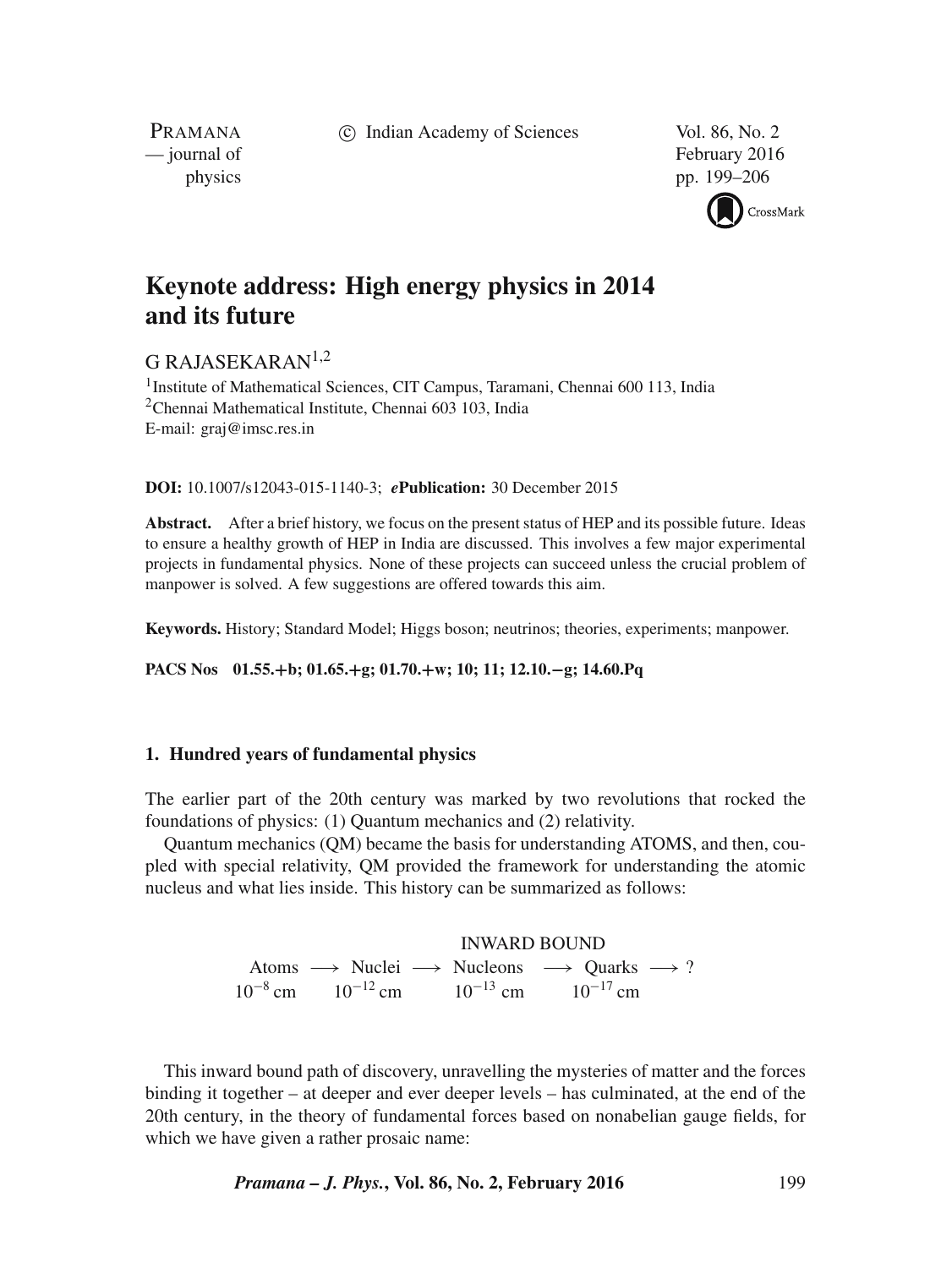#### *The Standard Model of high-enegry physics*

What is called high energy physics (HEP) is just the continuation of the era of discoveries that saw the discovery of: the electron, radioactivity and X-rays, the nucleus and the neutron, and cosmic rays and positron. HEP is the front end or cutting edge of the human intellect advancing into the unknown territory in its inward bound journey.

The construction of the Standard Model (SM) was complete in the 1970s. In the next four decades, experimenters have succeeded in confirming every component of the full SM. Higgs boson remained as the only missing piece. High Energy physicists searching for it in all the earlier particle accelerators had failed to find it. So the discovery of Higgs boson of mass 126 GeV at the Large Hadron Collider (LHC) at CERN in 2012 has been welcomed by everybody. This is a great scientific and engineering achievement.

More than 50 years ago when I started my research in High Energy Physics (HEP) which was then called Particle Physics, there was no Standard Model. We were all groping in the dark. I had the good fortune to witness the Standard Model being built step by step. After each step was taken, I learnt of it with a pang of regret that I did not do it. It was an agonizing period for me. But although I was not on the stage, I was almost in the first row, seeing history in the making.

By 1973, what we now call Standard Model (SM) was in place. This is now known to be the basis of almost all known physics except gravity. After that glorious period of the early 1970s, it has been a long sterile period of almost four decades. During this period, theorists have not been idle, but none of their theories has seen an iota of experimental support. Experimenters have also been busy, but all they have done in the last four decades is only to confirm one or other component of the full Standard Model with three generations of fermions and all their details. Even Higgs boson is only a part of the Standard Model.

Experimental HEP has not made a single discovery beyond the Standard Model, except for the discovery of neutrino mass that came 15 years ago. That is the importance of neutrino physics. Neutrino may be the portal to go beyond SM. Hence, expectations are high from the India-based Neutrino Observatory (INO) which is about to come up in Tamil Nadu. The INO laboratory (which will house a gigantic 50 kTon magnetized detector) will be built inside a mountain in Theni District and the Inter-Institutional Centre for High Energy Physics (IICHEP) that will function as the nodal centre of INO will be in the outskirts of Madurai City.

After the long sterile period, we now have at CERN, the Large Hadron Collider (LHC) which is capable of making discoveries. It can confirm or refute the numerous speculations that theorists have made. The day of reckoning for theoretical high energy physicists has come. That is the importance of LHC.

Unfortunately, in spite of the brilliant performance of LHC and its detectors, no discovery of anything beyond SM has been made so far, although many theories beyond SM have been constructed. But it is only the beginning. Many more years are to come. Hopefully, Nature will be kind to us and LHC will make discoveries. Our immediate situation is very positive. The LHC machine and its array of detectors ATLAS, CMS, ALICE and LHCb are all performing beautifully. Thousands of experimenters and theorists all over the world working together are bound to discover something new.

This is the importance of UNICOS2014 organized by Charanjit Aulakh and we have an exciting programme in front of us.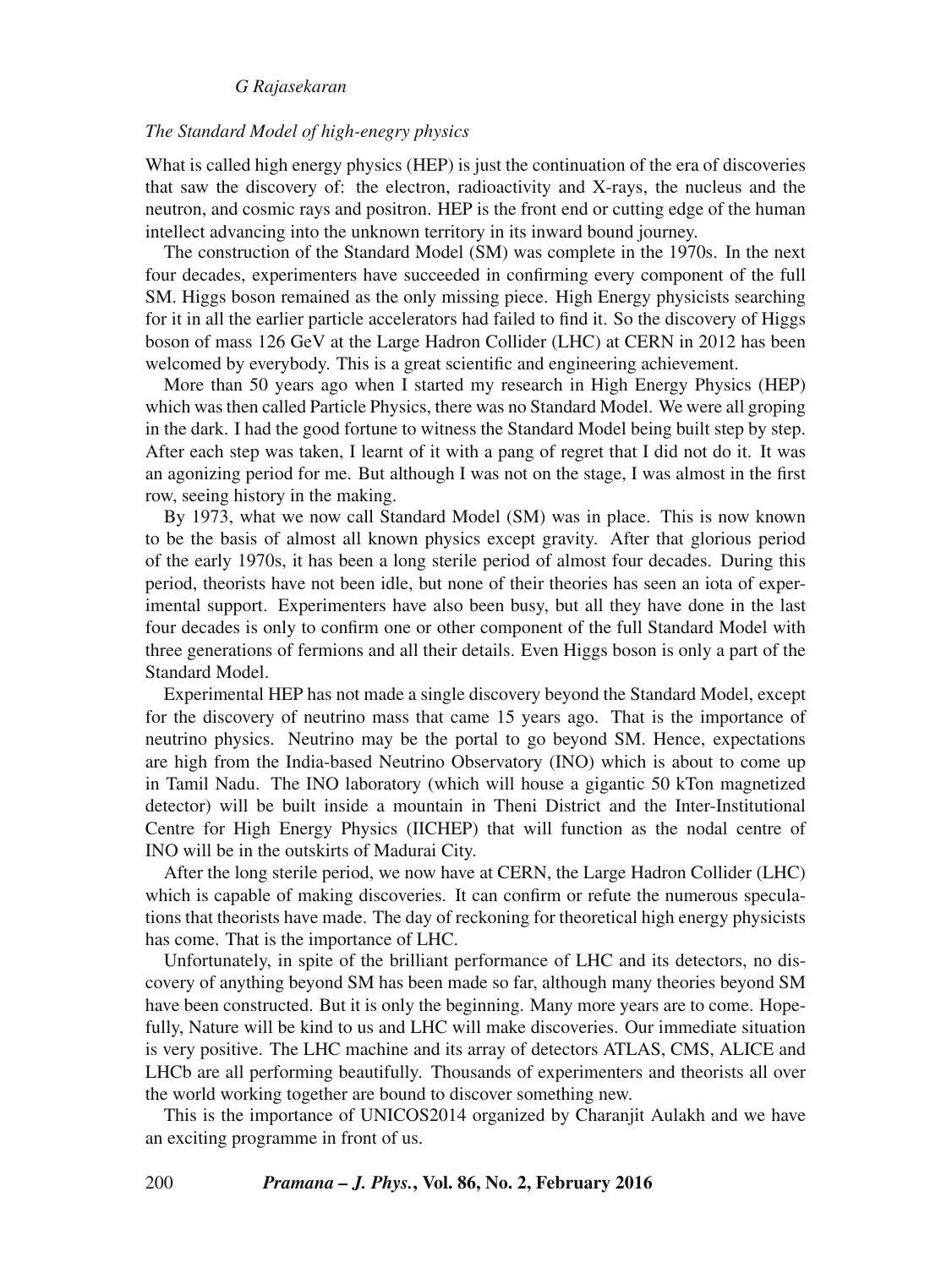## *High energy physics in 2014 and its future*

*A word about India*: More young people must be brought into HEP (both experiment and theory). This is the right time since LHC has started working. In India, many new institutions are opening up and we must see that strong HEP groups are built up in most of them. India is a big country. We must think big. No small measures or small steps will do. Our agenda is to discover whole new worlds.

## **2. Theoretical speculations**

*Grand unification*: Grand unification idea is more than 40 years old. Although there are indirect evidences for its correctness such as the meeting of the three gauge coupling constants at around  $10^{16}$  GeV, the crucial prediction of proton decay is still not borne out. On the other hand, one can turn the table around and claim that a spectacular success for grand unification is the natural explanation of the longevity of the proton. As one more evidence for unification, I would like to cite the meeting of the mixing angles in the quark sector with those in the leptonic sector.

*Supersymmetry*: This theoretical idea postulates the existence of a boson corresponding to every known fermion like electron and vice versa. This is a very elegant symmetry that leads to better quantum field theory than the one on which SM has been built. But, if it is right, we have to discover a whole new world of particles equalling our known world; remember we took a 100 years to discover all the particles of the SM, starting with the electron. Patience is needed.

*Technicolour*: A whole new world of strong interactions! Having lived through the old strong interactions in the 1950s and 1960s without knowing what it is, that is not my cup of tea. But if Nature had decided to repeat her tricks, who are we to refute her? There is one point that is striking. Technicolour had to be replaced by extended technicolour and then came walking technicolour. All this has to be done to take care of one phenomenological detail or other. Are we building epicycle after epicycle? After the discovery of Higgs, perhaps technicolour is not that popular. But the idea of compositeness cannot be ruled out.

*Extra dimensions*: Again we are building a whole new world of extra dimensions. It took us thousands of years to understand the four (three space plus one time)-dimensional world where we live. Now the theorists are constructing worlds with more dimensions added to the three plus one. Can this be done so fast? Many of the constructions in extra dimensions again remind us of Ptolemy: fitting phenomenological details with epicycles after epicycles.

*Is there a Balmer formula*? In the SM, all the 12 fermion masses are arbitrary parameters fixed only by experiment. Perhaps one has to extend the SM to include a theory of generations for understanding the pattern of fermion masses. Enormous amount of theoretical work has been done to solve this problem, but there is no memorable result.

However in 1982, Yoshio Koide found a remarkable empirical formula:

$$
m_e + m_\mu + m_\tau = \frac{2}{3} \left( \sqrt{m_e} + \sqrt{m_\mu} + \sqrt{m_\tau} \right)^2,
$$

*Pramana – J. Phys.***, Vol. 86, No. 2, February 2016** 201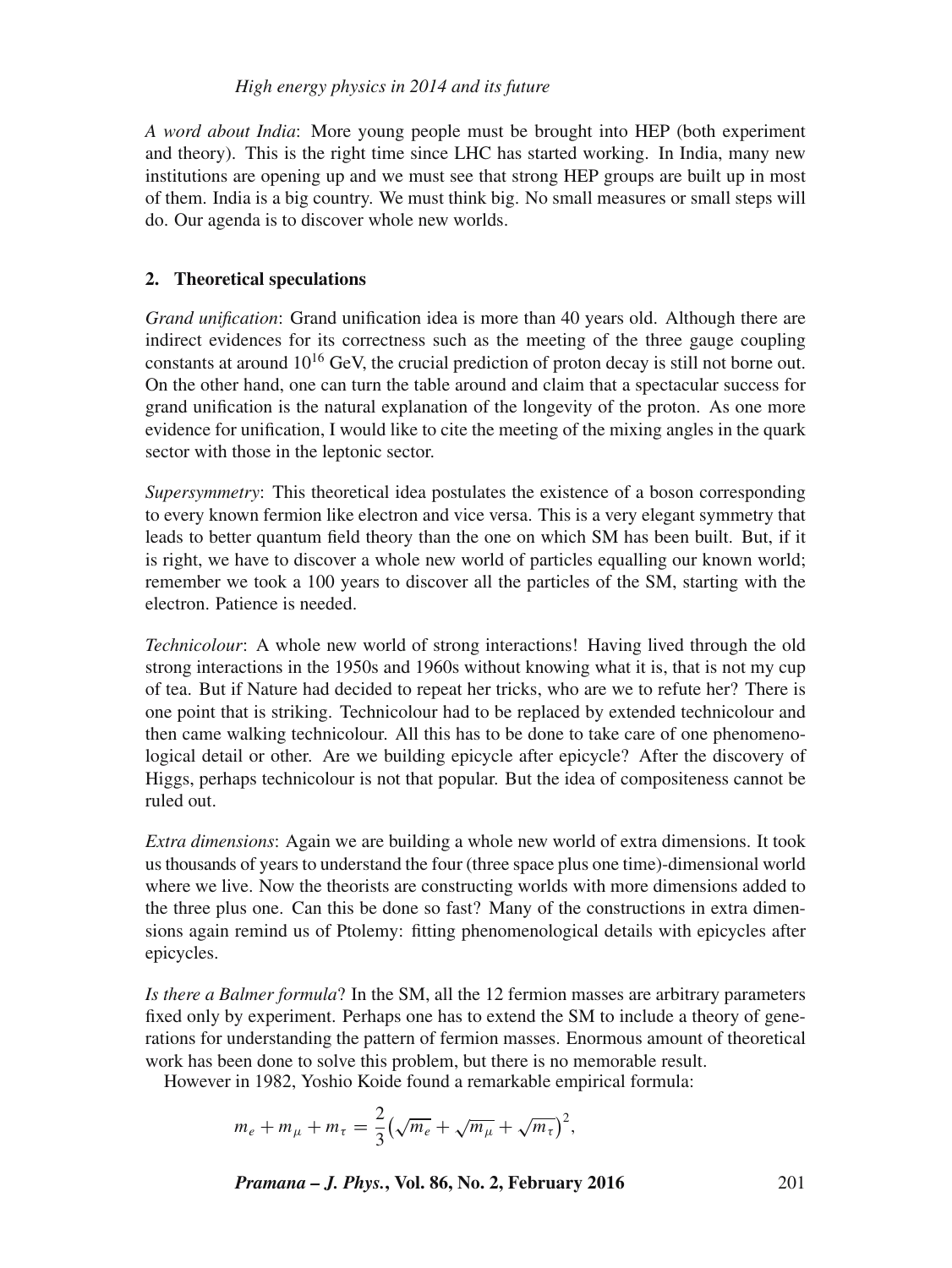which is satisfied to an accuracy of 1 part in  $10<sup>5</sup>$ . There does not exist any other relation of comparable accuracy in all of HEP (except of course the precision results calculated from QED and electroweak theory). But to this day nobody has succeeded in deriving the Koide relation from any theory. Is this the much needed Balmer formula which can serve as the guide-post for discovering the correct theory of generations?

*Quantum gra*v*ity and string theory*: The biggest loophole in SM is that it leaves out gravity. The most successful attempt to construct quantum gravity is string theory, in which field Indian theorists have made fundamental contributions. But, to incorporate it into physics, one needs experiments bearing on the Planck scale of energy which is far far beyond our present capabilities.

*Preons*: A brief look at the history of atoms, nucleons and then quarks would suggest that preons must be the next natural step. Nature may really be a never-ending layered structure. In the heydays of S-matrix and bootstrap philosophy in the early 1960s, it was even proposed that we have reached the end of the road and no more constituent structure below the hadrons was possible. But the subsequent development of physics has shown this to be wrong. We now know that hadrons are made of quarks. Are quarks in turn made of preons? Many preonic models were proposed in the past, but none is as yet required by experimental data. Down to a distance scale of  $10^{-17}$  cm, quarks and leptons behave like point particles. Nevertheless, Nature might already have chosen one preonic model and future experiments might reveal it!

*Dark matter*: In contrast to all the above topics, dark matter is already established to exist. This discovery is due to astronomers. But its nature is left to physicists to discover. Dark matter is more abundant than visible matter (about 4–5 times). Dark matter also may have all the variety and complication of visible matter which we took 100 years to understand. So, characterizing dark matter by one or two parameters (like the relic density and the mass of the dark matter particle) may be far from the truth.

*Cosmology*: If current ideas in cosmology and astrophysics are correct, then early Universe provides us with a HEP laboratory where particle energies were almost unlimited. So it is believed by many of us that all our theories of HEP can be tested by appealing to events in the early Universe. At the risk of getting a flak from many of my respected colleagues, I would like to strike a note of caution.

There is no doubt that the era of 'precision cosmology' dawned with the measurement of CMBR anisotropies whose accuracy is awe-inspiring. The recent measurement of the *B*-mode polarization is creating waves. We seem to have come a long way from Landau's dictum:

"Astrophysicists are often wrong but seldom in doubt".

However, we know of only one Universe and the events presumably occurred only once, that too quite a long time ago, Modern science owes its existence to the advent of repeatable experiments under controllable conditions whereas history provides only a single sequence of events. History cannot be a substitute for science.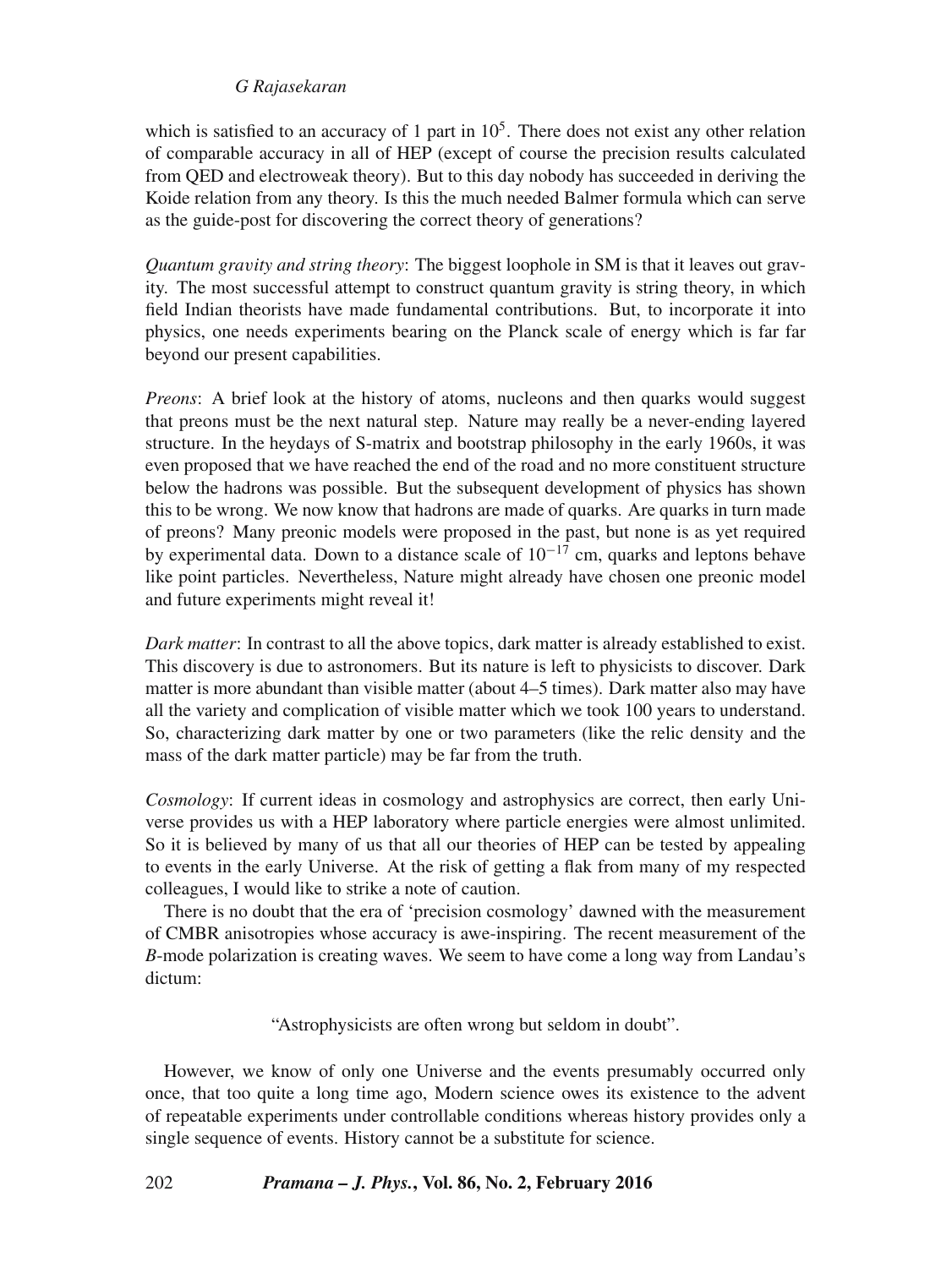Cosmology cannot provide crucial and definitive tests for fundamental theories of physics. On the other hand, laws of physics inferred from and tested in laboratory experiments can and must be applied to the study of the Universe and its history. In other words, the only healthy traffic between HEP and cosmology is a one-way traffic:

#### $HEP \longrightarrow$  cosmology.

*New ideas on particle acceleration*: Physics is not theory alone. Even beautiful theories have to be confronted with experiments and either confirmed or discarded. Here, we encounter a serious crisis facing HEP. In the next 25 years, new accelerator facilities with higher energies such as the Linear Electron Collider will be built so that the prospects for HEP in the immediate future appear bright. Beyond that period, the current accelerator route seems to be closed because known accelerator methods cannot take us perhaps beyond 100 TeV. It is here that one turns to cosmology and non-accelerator particle physics, such as from underground, underwater or underice laboratories. However, these must be regarded as only our first and preliminary attack on the unknown frontier. These can give only hints of new physics. Physicists cannot remain satisfied with hints and indirect attacks on the superhigh energy barrier.

There are many interesting fundamental theories taking us to  $10^{16}$ – $10^{19}$  GeV, but unless the experimental barrier is crossed, these will remain only as metaphysical theories. Either new ideas of acceleration have to be discovered, or there will be an end to HEP by about the year 2040.

In the last 30 years, many ideas on laser–plasma acceleration are being pursued. Using laser excitation of plasma wakefields, electrons have been successfully accelerated to 1 GeV in 1 cm (compared to kilometre-size conventional accelerators to get similar energies). So table-top accelerators are perhaps not far way. This may lead to breakthroughs that will help us to cross the superhigh energy barrier. What we need are a hundred crazy ideas. One of them may work!

By an optimistic extrapolation of the growth of accelerator technology in the past 70 years, one can show that even  $10^{19}$  GeV can be reached before the end of the 21st century. But this is possible only if newer methods and newer technologies are continuously invented.

#### **3. The experimental projects**

I now describe a few major experimental projects in fundamental physics that are either on already, or being seriously considered in India, or must be started.

- (1) The only experimental programme in HEP that is pursued so far in the country is the participation of Indian groups in international accelerator-based experiments. This is inevitable at the present stage, because of the nature of present-day HEP experiments that involve accelerators, experimental groups and financial resources that are all gigantic in size.
- (2) While our participation in international collaborations must continue with full vigour, at the same time, for a balanced growth of experimental HEP in the country, we must have in-house activities also. Construction of an accelerator in India, in

*Pramana – J. Phys.***, Vol. 86, No. 2, February 2016** 203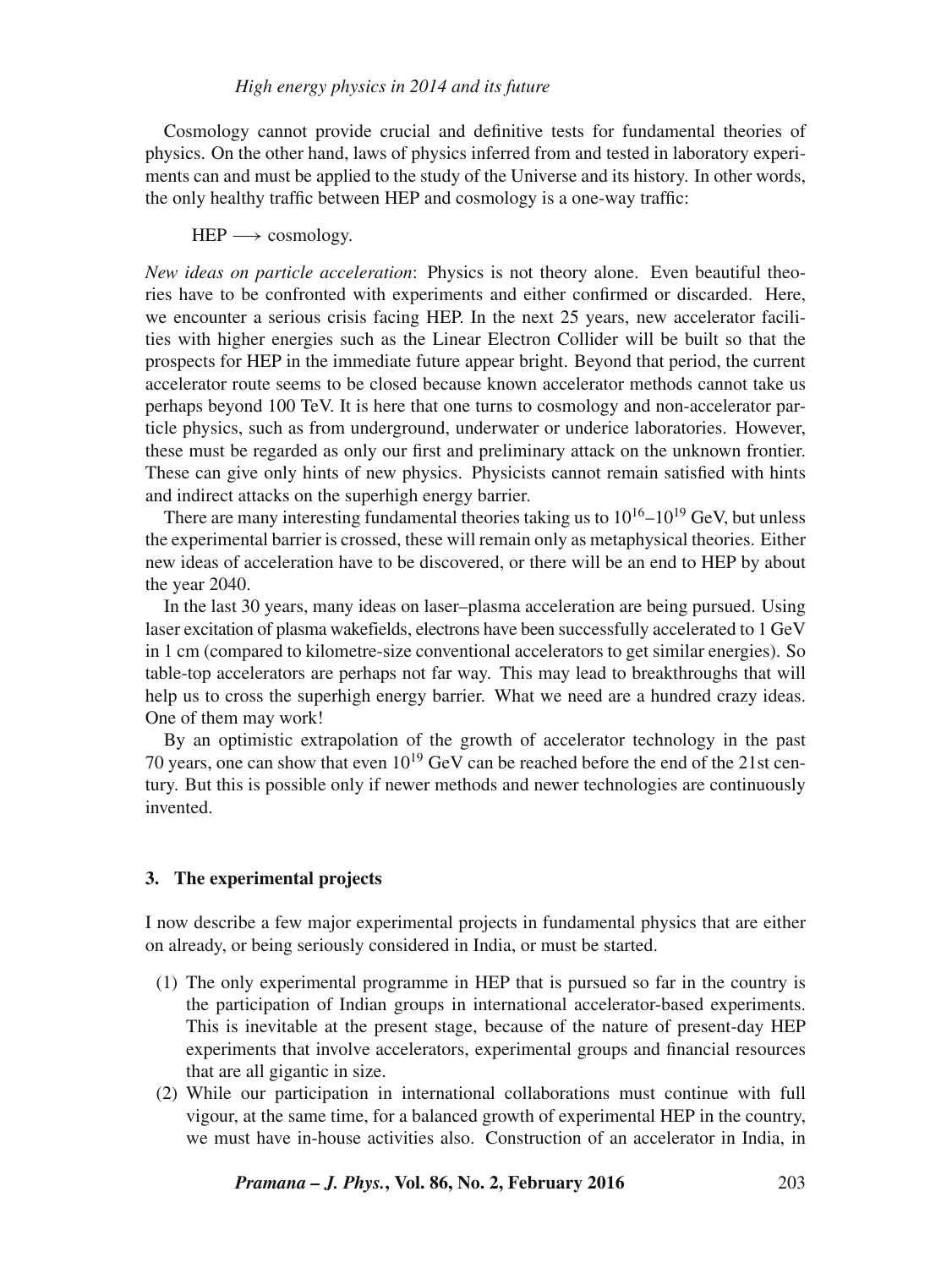a suitable energy range which may be initially 10–20 GeV, and its utilization for research as well as for training will provide this missing link.

- (3) As already explained, known methods of particle acceleration cannot take us beyond tens of TeV or utmost 100 TeV. Hence, in order to ensure the continuing vigour of HEP in the 21st century, it is absolutely essential to discover new principles of acceleration, such as laser–plasma acceleration or something even newer. Here lies an opportunity that our country should not miss. (I have been stressing this at every opportunity for the past 30 years.)
- (4) A multi-institutional neutrino collaboration is creating the India-based Neutrino Observatory (INO). A neutrino oscillation experiment using atmospheric neutrinos will be performed in a gigantic (50 kton) magnetized iron detector to be mounted inside a huge cavern that has to be dug inside a mountain in Theni District, Tamil Nadu. This detector will be even larger than the huge detectors which are taking data at the Large Hadron Collider (LHC) at CERN, Geneva. So our students will be able to work in the construction of such a detector and use it, right here in India.
- (5) Search for neutrinoless double beta decay (NDBD) is the most fundamental of all neutrino experiments as it will tell us about the nature of the neutrino itself (whether it is a Dirac or Majorana particle). This will be also installed in the INO cavern.
- (6) A low-energy neutrino experiment called low energy neutrino spectroscopy (LENS) which will detect the *pp* neutrinos from the Sun. These are the most abundant neutrinos from the Sun (amounting to more than 90% of the solar neutrinos) and have not been detected so far. Hence, LENS has the capability of revolutionizing solar neutrino physics once again. This experiment which will use indium-loaded liquid scintillator will be mounted either in the INO cavern or another existing cavern or tunnel inside a mountain.
- (7) Astronomers have discovered that most of the matter in the Universe is not the kind we are familiar with. It is called dark matter since it does not emit or absorb light. Although this discovery has already been made, nobody knows what this dark matter is and only physicists can discover that. A dark matter experiment will be mounted in INO cavern (suitably extended). This has been called dark matter at INO (DINO) and this will be preceded by a smaller experiment at a shallower depth.
- (8) A neutron–antineutron oscillation experiment is being thought of in India. In fact a workshop to discuss this, was held in Kolkata two years ago. Such an experiment will put India back in the world scene for the search for baryon number violation which has not yet been observed.
- (9) A gravitational wave detector is being planned to be set up in India. This is the goal of the Indian gravitational wave observatory (INDIGO) project. Although this is of great importance in astronomy, direct detection of gravitational waves predicted by Einstein's general relativity is also an important area of fundamental physics. So we include it here.

*Technology*: Although all these projects concern high energy physics, nuclear physics or astronomy, one must not lose sight of the technology and material science component involved in all of them. Building an accelerator needs accelerator engineers; discovering new principles of acceleration needs laser and plasma physicists. The RPC-based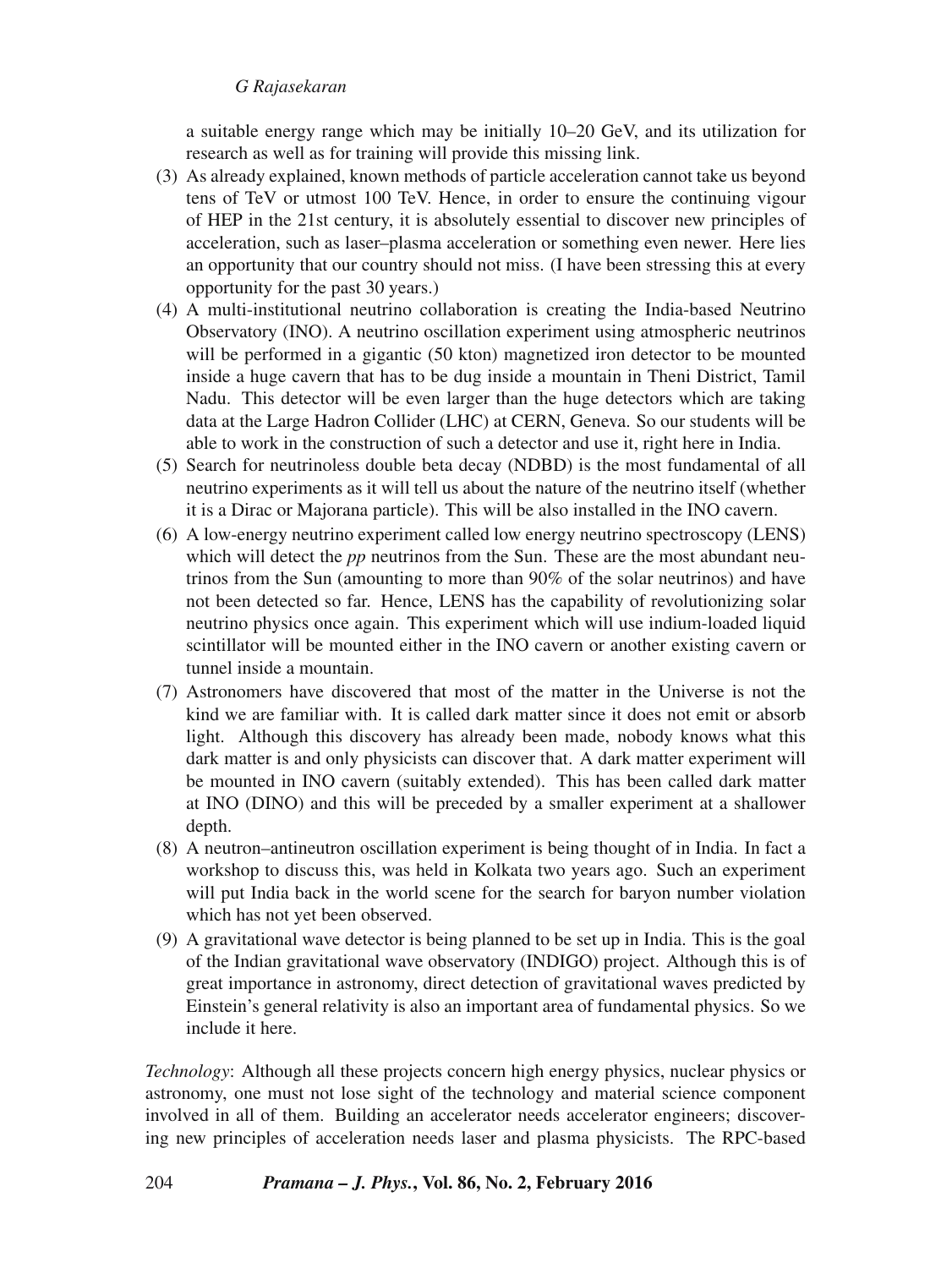magnetized detector to be set up in the INO cavern will require 30,000 sensitive detector elements and 3 million electronic channels. The NDBD, LENS and DINO will need sophisticated cryogenics, chemistry, semiconductor crystal fabrication and other techniques of modern material science. Construction of gravitational wave detector will require sophistication at an unimaginable level. Hence, execution of the above fundamental physics projects will lead to the development of state-of-the-art infrastructure in all these fields. This important off-shoot of 'aiming for the Moon' must be kept in mind.

## **4. Manpower creation**

But where is the manpower for all this? None of the above projects can succeed unless the crucial problem of manpower is solved. A few suggestions are offered here towards this aim.

- (1) Much of the manpower for the Department of Atomic Energy came from the innovative Training School started by Homi Bhabha in 1957. Inspired by this, INO started its own training programme six years ago. The scope of this programme could be enlarged to cover the other experiments. However, we need more people at the faculty level to train these young students.
- (2) We have to contact those bright young Indian scientists who went abroad in search of fertile pastures and lure them back with assurance of those fertile pastures here. There are many good experimental physicists who would be willing to return. A high-level drive has to be undertaken to achieve this. Heads of scientific institutions must go with 'a blank cheque' during their travel abroad and offer jobs straightaway when they meet deserving candidates.

That is what Bhabha did in the 1950s and 60s and that is how the School of Mathematics, the Cosmic Ray group, the Radio Astronomy group and the Molecular Biology group, all at TIFR, were built by K Chandrasekaran, Bernard Peters, Govind Swarup and Obaid Siddiqui, all of whom Bhabha brought. (Of course the times were very different then, but those glorious examples can light our path even now.) Recently, the Chinese followed this path very successfully. There are many reputed Indian physicists abroad who can identify good candidates and help us in such a recruitment drive (the reverse brain-drain).

- (3) Where are these new recruits to be placed? All of them need not and should not go to the established institutions such as TIFR, IISc or SINP. We must persuade the IITs, IISERs and the Central Universities to recruit the bulk of the returning experimental physicists. We have already got positive response from the heads of a few of these institutions and we must continue to try and extract similar response from the other institutions also. IISERs and NISER have been founded especially to attract bright youngsters into science. What better way to attract them than to show them the possibility of joining front-ranking fundamental science experiments in India? The bright students in their fourth year must be put into project work connected to one of the experiments in the list above.
- (4) Many privately funded engineering institutions have come up in the country. Unfortunately most of them are money-making institutions rather than the moneyspending variety. We need the latter. Academic institutions must earn, not money,